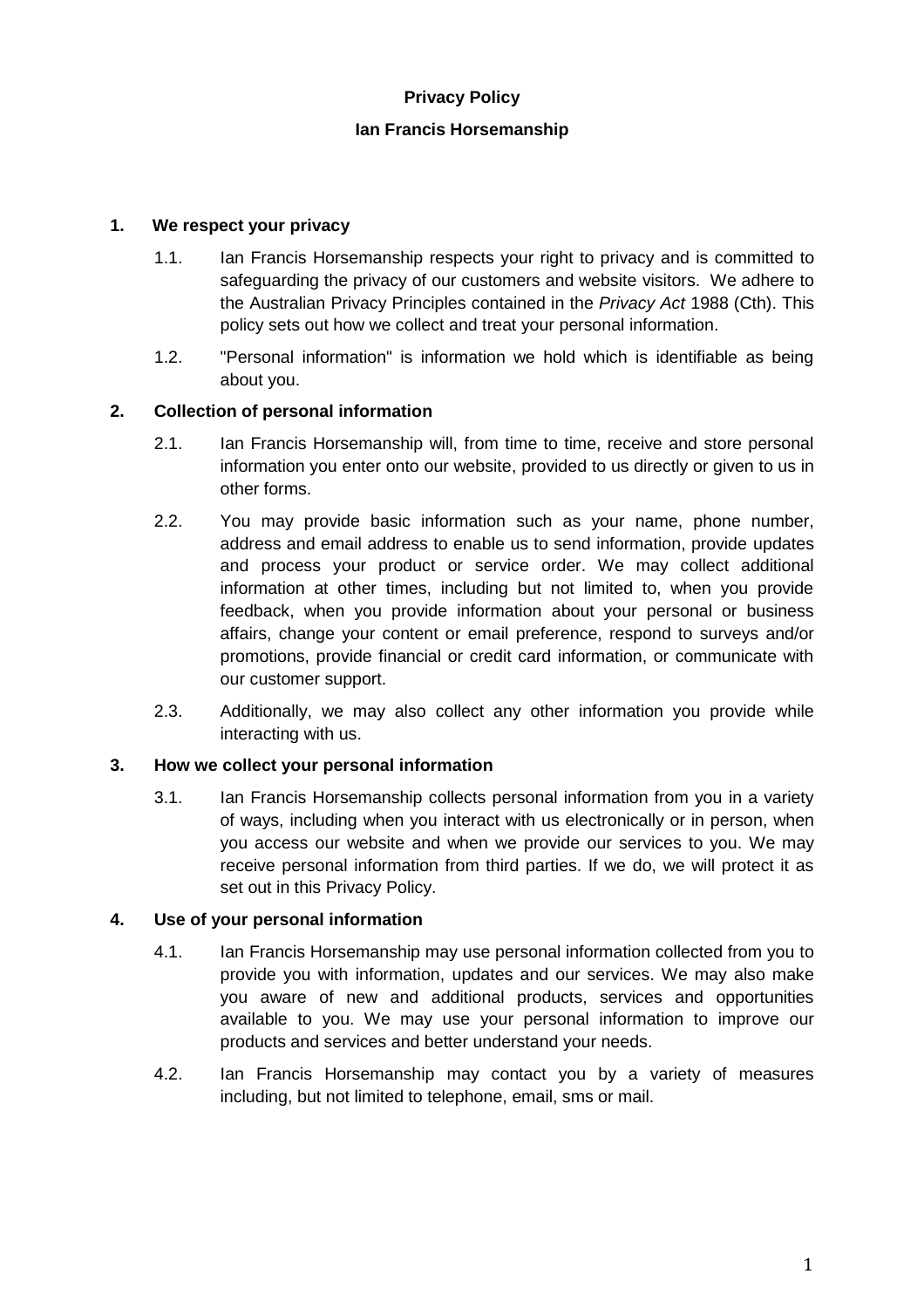# **5. Disclosure of your personal information**

- 5.1. We may disclose your personal information to any of our employees, officers, insurers, professional advisers, agents, suppliers or subcontractors insofar as reasonably necessary for the purposes set out in this Policy. Personal information is only supplied to a third party when it is required for the delivery of our services.
- 5.2. We may from time to time need to disclose personal information to comply with a legal requirement, such as a law, regulation, court order, subpoena, warrant, in the course of a legal proceeding or in response to a law enforcement agency request.
- 5.3. We may also use your personal information to protect the copyright, trademarks, legal rights, property or safety of Ian Francis Horsemanship, www.ianfrancishorsemanship.com.au, its customers or third parties.
- 5.4. Information that we collect may from time to time be stored, processed in or transferred between parties located in countries outside of Australia.
- 5.5. If there is a change of control in our business or a sale or transfer of business assets, we reserve the right to transfer to the extent permissible at law our user databases, together with any personal information and non-personal information contained in those databases. This information may be disclosed to a potential purchaser under an agreement to maintain confidentiality. We would seek to only disclose information in good faith and where required by any of the above circumstances.
- 5.6. By providing us with personal information, you consent to the terms of this Privacy Policy and the types of disclosure covered by this Policy. Where we disclose your personal information to third parties, we will request that the third party follow this Policy regarding handling your personal information.

#### **6. Security of your personal information**

- 6.1. Ian Francis Horsemanship is committed to ensuring that the information you provide to us is secure. In order to prevent unauthorised access or disclosure, we have put in place suitable physical, electronic and managerial procedures to safeguard and secure information and protect it from misuse, interference, loss and unauthorised access, modification and disclosure.
- 6.2. The transmission and exchange of information is carried out at your own risk. We cannot guarantee the security of any information that you transmit to us, or receive from us. Although we take measures to safeguard against unauthorised disclosures of information, we cannot assure you that personal information that we collect will not be disclosed in a manner that is inconsistent with this Privacy Policy.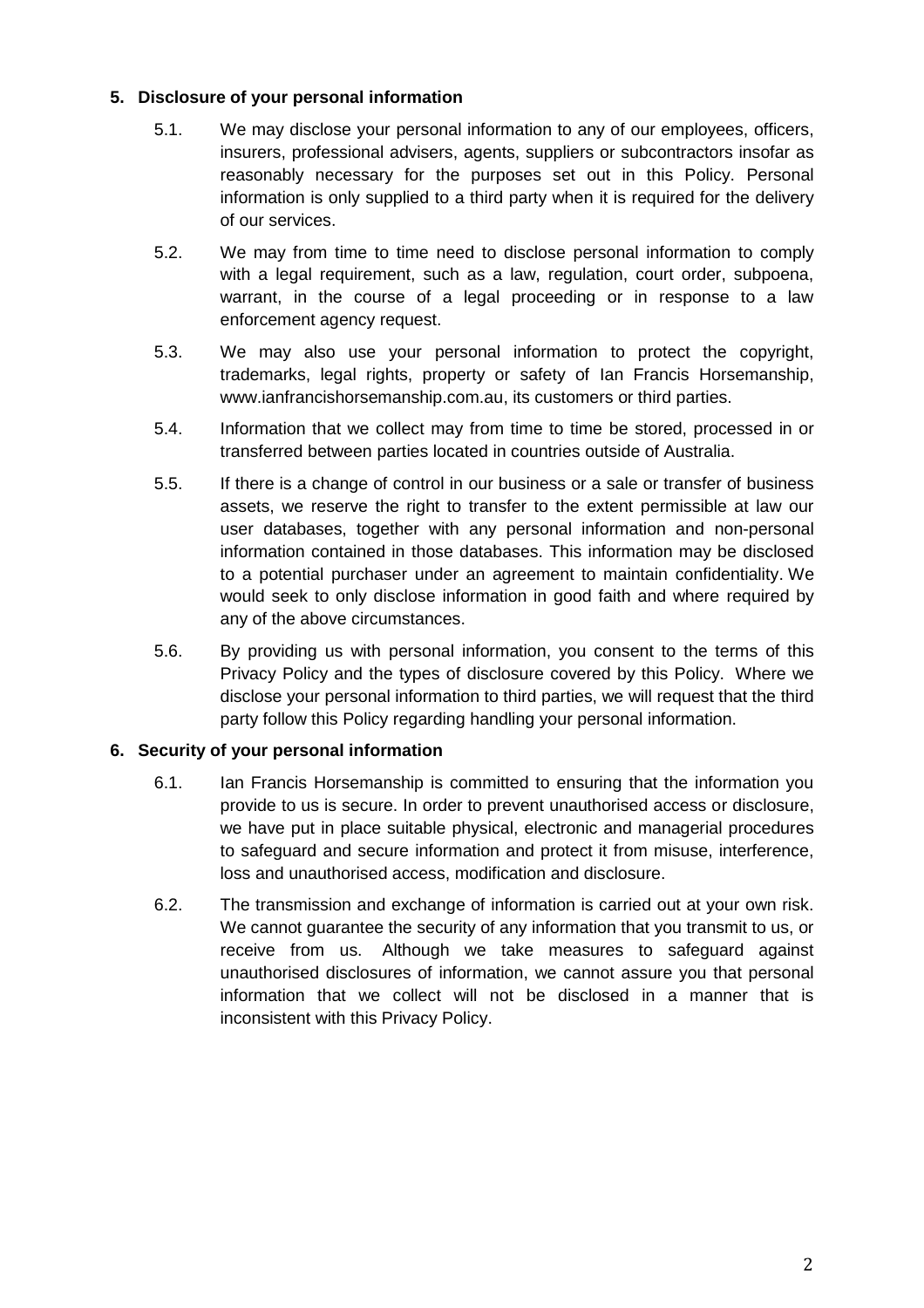# **7. Access to your personal information**

- 7.1. You may request details of personal information that we hold about you in accordance with the provisions of the *Privacy Act 1988* (Cth). A small administrative fee may be payable for the provision of information. If you would like a copy of the information which we hold about you or believe that any information we hold on you is inaccurate, out of date, incomplete, irrelevant or misleading, please email us at ianfrancis@skymesh.com.au.
- 7.2. We reserve the right to refuse to provide you with information that we hold about you, in certain circumstances set out in the Privacy Act.

#### **8. Complaints about privacy**

8.1. If you have any complaints about our privacy practices, please feel free to send in details of your complaints to 1014 Tingoora Chelmsford Rd, Chelmsford, Queensland 4606, Australia. We take complaints very seriously and will respond shortly after receiving written notice of your complaint.

#### **9. Changes to Privacy Policy**

9.1. Please be aware that we may change this Privacy Policy in the future. We may modify this Policy at any time, in our sole discretion and all modifications will be effective immediately upon our posting of the modifications on our website or notice board. Please check back from time to time to review our Privacy Policy.

#### **10. Website**

10.1. *When you visit our website*

When you come to our website (www.ianfrancishorsemanship.com.au) we may collect certain information such as browser type, operating system, website visited immediately before coming to our site, etc. This information is used in an aggregated manner to analyse how people use our site, such that we can improve our service.

10.2. *Cookies*

We may from time to time use cookies on our website. Cookies are very small files which a website uses to identify you when you come back to the site and to store details about your use of the site. Cookies are not malicious programs that access or damage your computer. Most web browsers automatically accept cookies but you can choose to reject cookies by changing your browser settings. However, this may prevent you from taking full advantage of our website.

10.3. Our website may from time to time use cookies to analyses website traffic and help us provide a better website visitor experience. In addition, cookies may be used to serve relevant ads to website visitors through third party services such as Google Adwords. These ads may appear on this website or other websites you visit.

#### 10.4. *Third party sites*

Our site may from time to time have links to other websites not owned or controlled by us. These links are meant for your convenience only. Links to third party websites do not constitute sponsorship or endorsement or approval